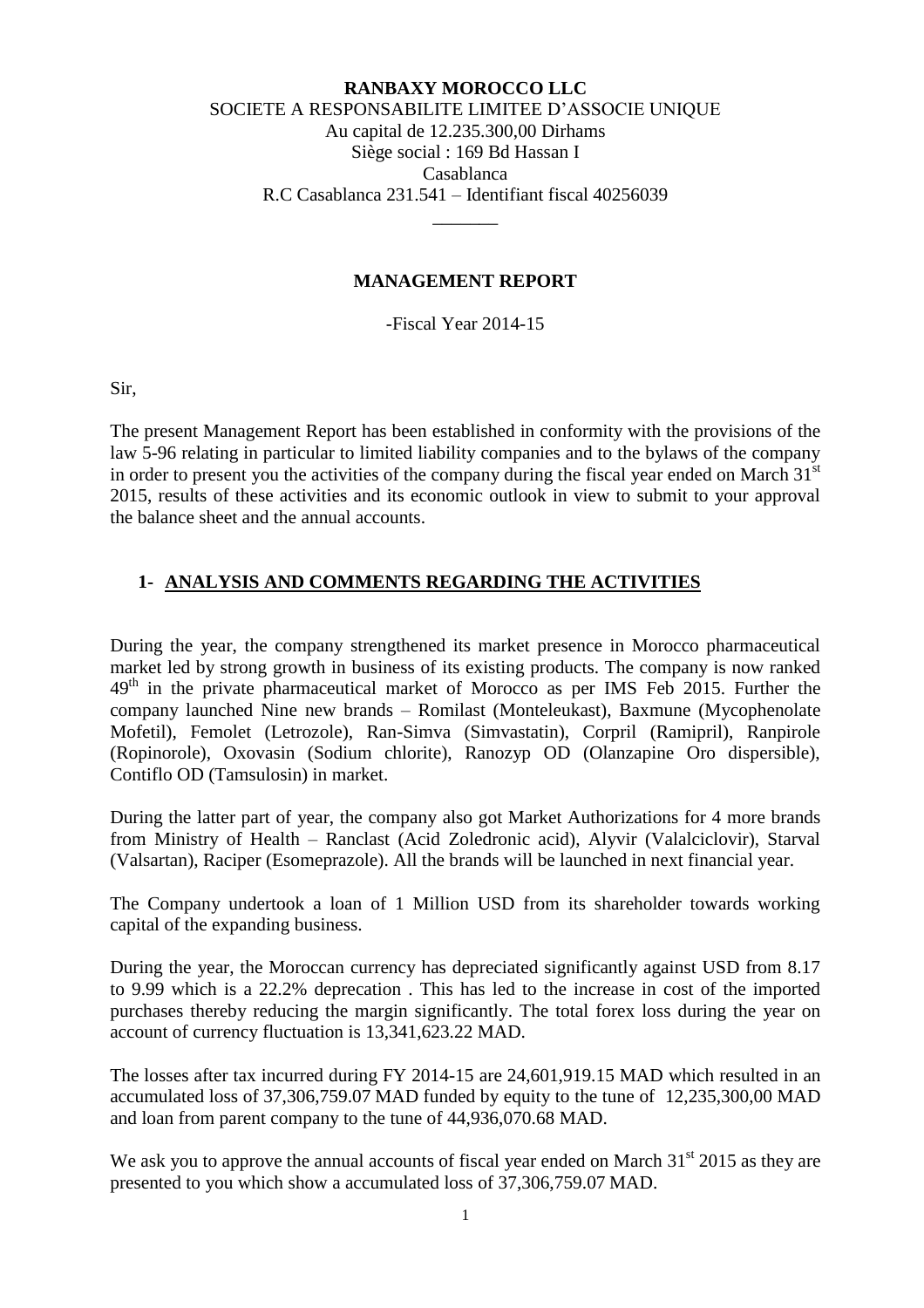# **2- EXAMINATION OF ANNUAL ACCOUNTS AND RESULTS**

Hereinafter we present to you in details the summary of financial statements of the fiscal year ended on March  $31<sup>st</sup>$  2015 which we submit for your acceptance.

Presentation rules and accounting methods of evaluation for the establishment of these documents are in compliance with the legislation in force.

In the course of fiscal year 2014-15

- The company has realized a turnover of MAD 50,325,572.61;
- Total operating incomes are of MAD 69,329,048.43;
- Total operating and administrative charges are of MAD 79,431,455.75;
- Net operating income of  $(10,102,407.32)$ ;
- Fiscal year ended on March  $31<sup>st</sup>$  2015 shows a loss after tax of MAD 24,601,919.15;

## **3- REGULATED AGREEMENTS REGARDS TO THE ARTICLE 64 OF THE LAW 5-96**

During the fiscal year, the company did not conclude any regulated agreement with the mother company.

## **4- PROPOSAL OF RESULTS ALLOCATION**

We propose to decide to carry forward the loss of fiscal year ended on March  $31<sup>st</sup>$  2015 for an amount of 24,601,919.15.

Moreover, we suggest you to decide the continuation of the company despite the existence of the losses that make the net equity of the company less than on quarter of the registered share capital.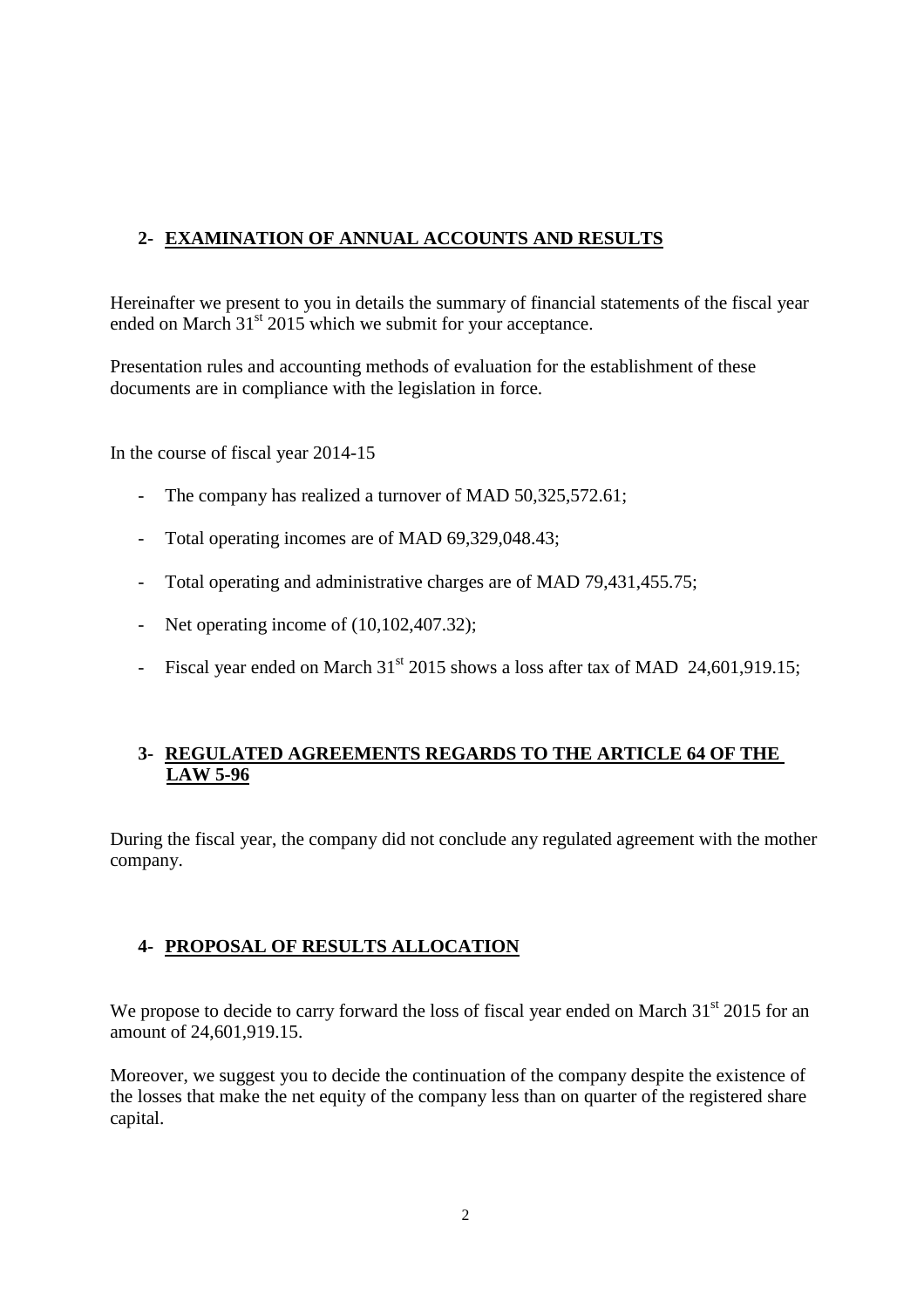## **5- ECONOMIC OUTLOOK**

In 2015/16, the company will get more Market Authorizations which are under approval process at the ministry of Health, to increase its sales and profitability. This will allow Ranbaxy Morocco LLC to strengthen its presence in Morocco.

 $***$ 

We are staying at your disposal for any clarification requests and for any further information.

At last, we hope that you shall agree with previous elements and that you shall vote positively the following resolutions which are now presented to you.

Casablanca, 15TH April 2015

A Manager

### **Atul CHHABRA**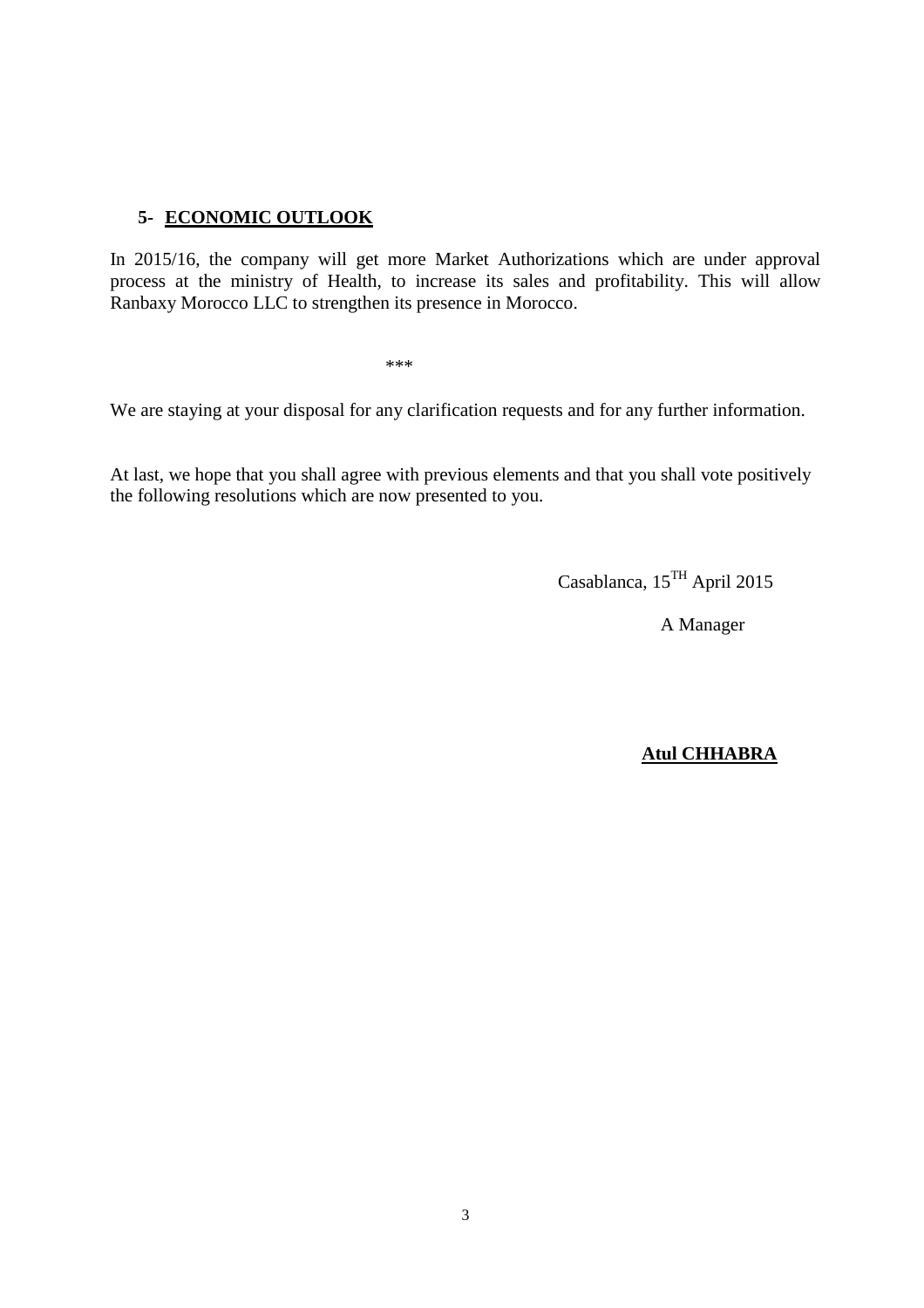

 $1 -$ 

## RANBAXY MOROCCO LLC SARLAU

## REPORT OF THE INDEPENDENT AUDITOR

FISCAL YEAR ENDED MARCH 31, 2015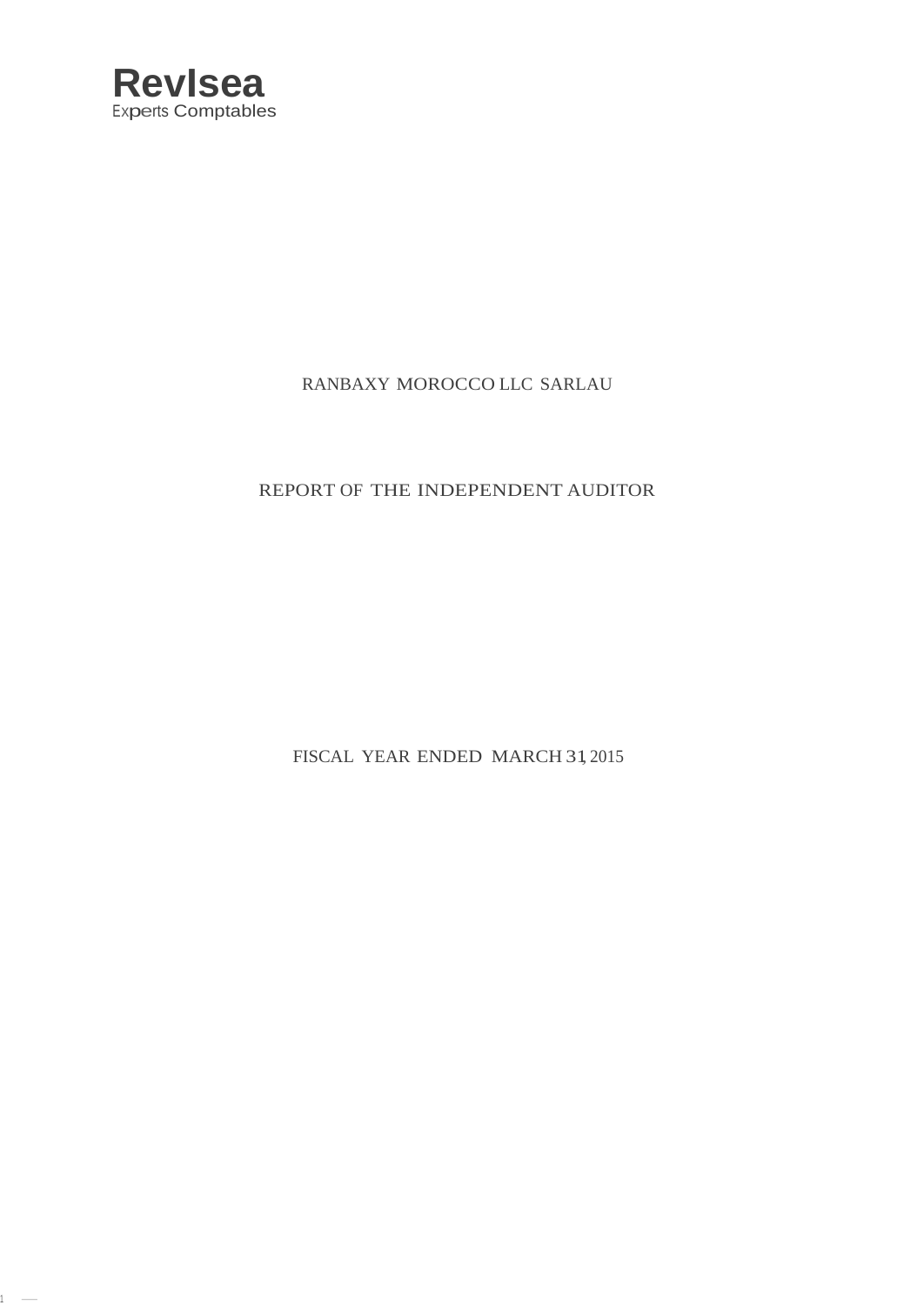

I.F. :40390970 R.C. :236151 nto: 1256161<br>CNSS : 8753156<br>Patente : 35546386

Revisea Casablanca S.A.R.L 10 rue Moussa Ibnou Noussair Etage 6, Appt 11 Gauthier,Casablanca,Maroc

Telephone :<sup>+</sup> <sup>212</sup> (O) <sup>522</sup> <sup>278</sup> <sup>635</sup> Tel8copiel.l' . <sup>+</sup><sup>212</sup> (0) <sup>522</sup> <sup>278</sup> <sup>631</sup>

Report of independent auditor

As of March 31, 2015

#### To the Shareholder of RANBAXY MOROCCO LLC SARLAU

We have audited the financial statements of RANBAXY MOROCCO LLC SARLAU which include the balance sheet, the income statement here attached for the year ended as at March 31, 2015. These financial statements show a negative net equity of 25 071 thousands of Moroccan Dirhams including a net loss of 24 601thousands of Moroccan Dirhams.

#### Management's Responsibility

Management is responsible for the preparation and fair presentation of these financial statements in accordance with generally accepted accounting principles and standards in Morocco. This responsibility includes: designing, implementing and maintaining internal control relevant to the preparation of financial statements that are free from material misstatement and making accounting estimates that are reasonable in the circumstances.

#### Auditors'Responsibility

Our responsibility is to express an opinion on the financial statements based on our audit. We conducted our audit in accordance with generally accepted auditing standards in Morocco. Those standards require that we comply with ethical requirements and plan and perform the audit to obtain reasonable assurance about whether the financial statements are free from material misstatement.

An audit involves performing procedures to obtain audit evidence about the amounts and disclosures in the financial statements. The procedures selected depend on the auditor's judgment, including the assessment of the risks of material misstatement of the financial statements. In making those risk assessments, the auditor considers internal control relevant to the entity's preparation of the financial statements in order to design audit procedures that are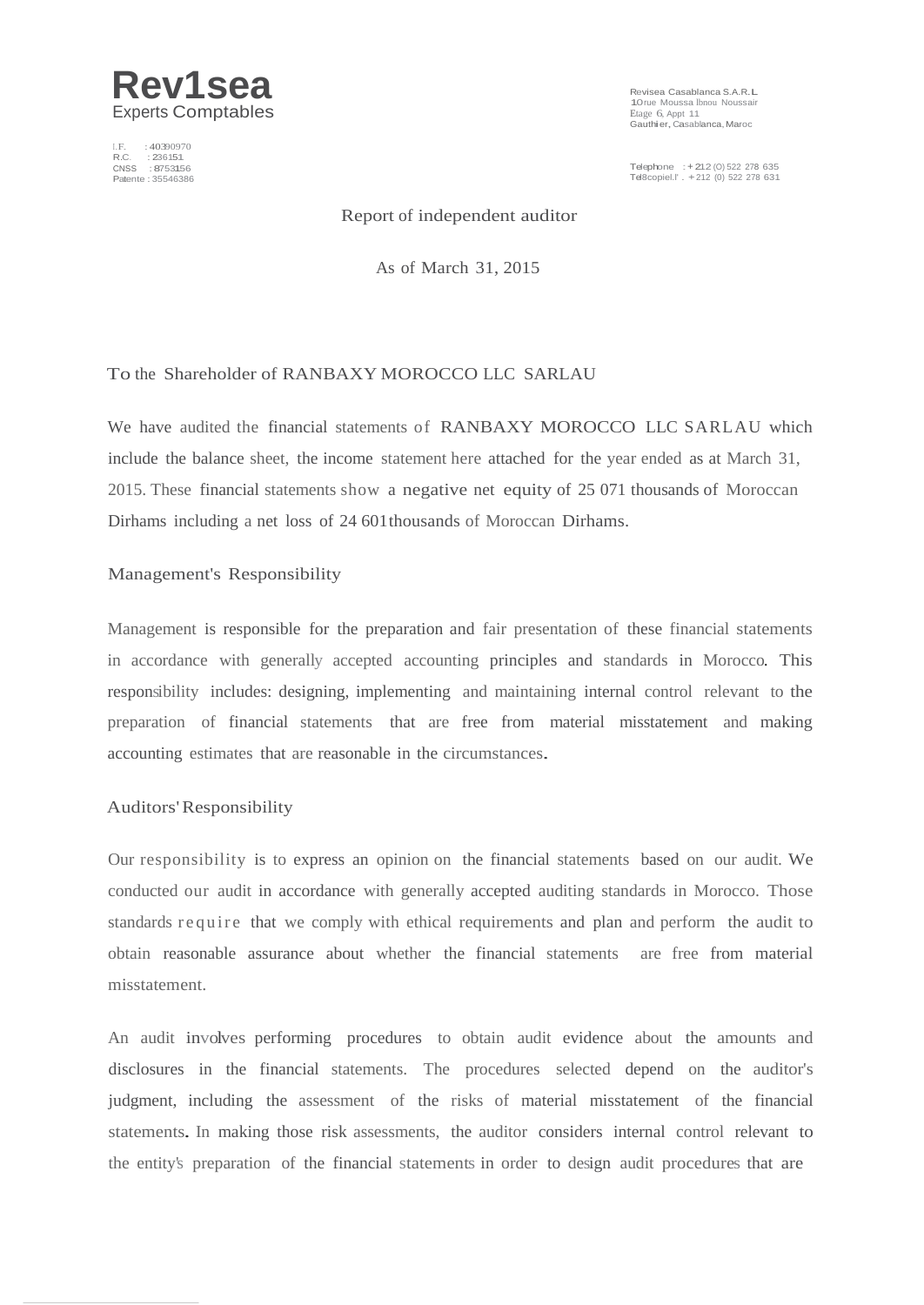appropriate in the circumstances but not for the purpose of expressing an opinion on the effectiveness of the entity's internal control. An audit also includes evaluating the appropriateness of accounting policies used and the reasonableness of accounting estimates made by management, as well as evaluating the overall financial statements presentation.

We believe that the audit evidence that we have obtained is sufficient and appropriate to provide a reasonable basis for our audit opinion.

#### **Opinion on the financial statements**

In our opinion the financial statements mentioned in the first paragraph above give, in all there significant aspects, a fair view of the financial situation of the company **RANBAXY MOROCCO LLC SARLAU** as at March 31, 2015 as well as the result of its operations for the year then ended, inaccordance with Moroccan accounting standards.

Without disputing the above opinion, we bring to your attention the following situation.

#### o **Initial situation (reminder)**

In our report dated on May 2, 2014, we have issued the following observation:

'We bring your attention to article 86 of the law 5-96 (Law on LLCs) according to which the shareholder has decided on April, 20th 2012 not to liquidate the company and to continue operations despite the negative equity. Therefore, and according to the same law, the shareholder has proceeded to an increase of capital of **11435 thousands** of Moroccan dirhams to clear the situation with respect to year ended December, 31st 2011. The balance sheet and the profit and loss account as at March 31, 2014 have been prepared assuming that **Ranbaxy Morocco LLC SARLAU** will continue its operations despite the negative equity of **469 thousands** of Moroccan Dirhams. The management of the company considers that the shareholder will continue to provide the, necessary support to Ranbaxy Morocco LLC SARLAU so that it will be able to continue operations.

As of March, 31<sup>51</sup> 2014 equity has become negative which brings the company in the same situation as December, 31Sl 2011 with respect to article 86 of the law 5-96 (Law on LLCs). Consequently, the shareholder must decide within 3 months of the decision which approves accounts here attached whether the company should be liquidated. If the shareholder decides the company should not be liquidated, he must, before the year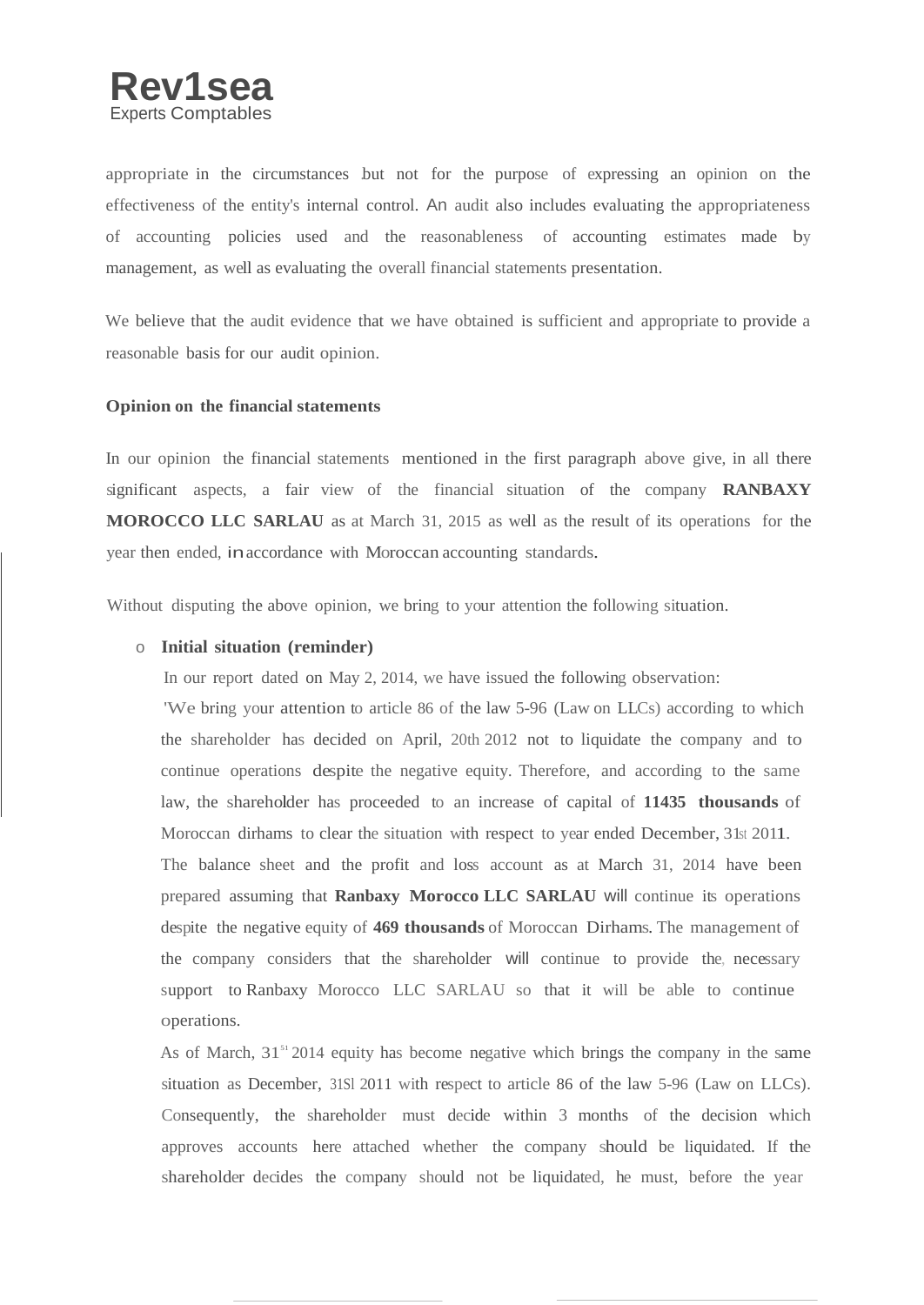

ended March, 31st 2015, either reduce share capital by the amount of losses, or create reserves through earnings or an increase of capital, so that equity becomes at least equal to one fourth (25%) of share capital".

#### o **Update as at March 31, 2015**

We bring your attention to the fact that no action has been taken to remediate to the situation described above before the deadline of March 31st 2015.

Given the loss of this year and the situation above, the sole shareholder must decide whether the company should be liquidated. If the sole shareholder decides the company should not be liquidated, then he must either creates reserves through either earnings or an increase of capital, so that equity becomes at least equal to one fourth (25%) of share capital.

#### **Casablanca, April 22th 2015**

### **THE INDEPENDENT AUDITOR**

Revisea Casablanca SARL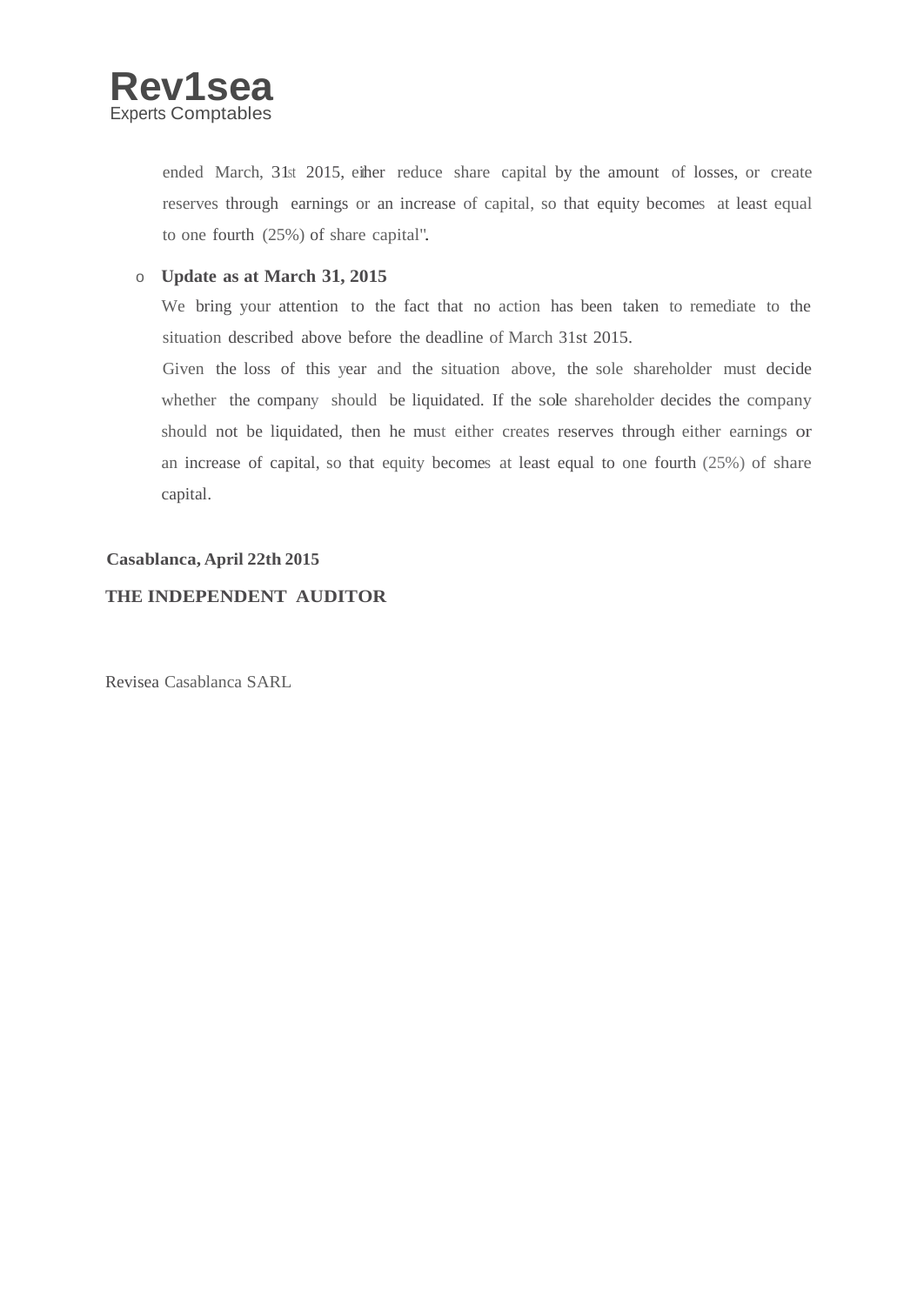**Balance Sheet (Assets)**

In Moroccan Dirhams

#### **Period ended March 31, 2015**

|                  | <b>ASSETS</b>                                                | <b>CURRENT YEAR</b>  |                                        |                      | <b>PRIOR YEAR</b> |  |
|------------------|--------------------------------------------------------------|----------------------|----------------------------------------|----------------------|-------------------|--|
|                  |                                                              | <b>Gross Amount</b>  | <b>Amortisation or</b><br>depreciation | <b>Net amount</b>    | <b>Net amount</b> |  |
| F<br>X           | <b>CAPITALIZED EXPENSES (A)</b>                              | 163,353.00           | 84,541.21                              | 78,811.79            | 111,482.40        |  |
|                  | Preliminary expenses                                         | 163,353.00           | 84,541.21                              | 78,811.79            | 111,482.40        |  |
|                  | Deferred expenses on several years                           |                      |                                        |                      |                   |  |
|                  | Premium of debentures refund                                 |                      |                                        |                      |                   |  |
|                  | <b>INTANGIBLE FIXED ASSETS (B)</b>                           | 16,165.00            | 1,474.70                               | 14,690.30            | 2,505.00          |  |
| Е                | Research and development                                     |                      |                                        |                      |                   |  |
| D                | Patents, Trademarks, and similar rights                      | 16,165.00            | 1,474.70                               | 14,690.30            | 2,505.00          |  |
|                  | Goodwill                                                     |                      |                                        |                      |                   |  |
| A                | Other Intangible Assets                                      |                      |                                        |                      |                   |  |
| S                | <b>TANGIBLE FIXED ASSETS(C)</b>                              | 1,101,002.15         | 270,947.99                             | 830,054.16           | 780,909.17        |  |
| S                | Land                                                         |                      |                                        |                      |                   |  |
| E                | <b>Buildings</b>                                             |                      |                                        |                      |                   |  |
| Т                | Industrial fixtures and equipement                           | 79,806.05            | 22,159.27                              | 57,646.78            | 20,968.26         |  |
| S                | Transportation equipement                                    |                      |                                        |                      |                   |  |
|                  | Office equipment and furniture                               | 1,021,196.10         | 248,788.72                             | 772,407.38           | 759,940.91        |  |
|                  | Other tangible fixed assets                                  |                      |                                        |                      |                   |  |
|                  | Tangible fixed assets in progress                            |                      |                                        |                      |                   |  |
|                  | <b>LONG TERM INVESTMENTS (D)</b>                             | 799,774.56           | 0.00                                   | 799,774.56           | 525,572.74        |  |
|                  | Long term loans                                              |                      |                                        |                      |                   |  |
|                  | Other financial assets                                       | 799,774.56           | 0.00                                   | 799,774.56           | 525,572.74        |  |
|                  | Investments                                                  |                      |                                        |                      |                   |  |
|                  | Other investments                                            |                      |                                        |                      |                   |  |
|                  | <b>UNREALISED EXCHANGE RATE LOSSES (Non Current)</b>         | 0.00                 | 0.00                                   | 0.00                 | 0.00              |  |
|                  | Unrealised exchange rate losses (from long term assets)      |                      |                                        |                      |                   |  |
|                  | Unrealised exchange rate losses (from long term liabilities) |                      |                                        |                      |                   |  |
| С<br>U           | TOTAL I (A+B+C+D+E)                                          | 2,080,294.71         | 356,963.90                             | 1,723,330.81         | 1,420,469.31      |  |
|                  |                                                              |                      |                                        |                      |                   |  |
|                  | <b>INVENTORIES (F)</b>                                       | 21,010,254.39        | 1,020,954.24                           | 19,989,300.15        | 10,048,029.08     |  |
|                  | Merchandises<br>Raw materials and furnitures                 | 201,693.32           | 0.00                                   | 201,693.32           | 1,483,904.90      |  |
|                  | Work in progress                                             | 8,070,411.82<br>0.00 | 1,020,954.24<br>0.00                   | 7,049,457.58<br>0.00 | 5,227,150.32      |  |
| R<br>R           | Intermediate and residual products                           |                      |                                        |                      | 135,865.46        |  |
| E                | <b>Finished products</b>                                     | 12,738,149.25        |                                        | 12,738,149.25        | 3,201,108.40      |  |
|                  |                                                              |                      |                                        |                      |                   |  |
| N                | <b>CURRENT ASSETS(G)</b>                                     | 33,754,064.99        | 0.00                                   | 33,754,064.99        | 30,250,175.64     |  |
|                  | Advances payments to suppliers and other debtors             | 1,727,389.02         | 0.00                                   | 1,727,389.02         | 552,599.91        |  |
|                  | Trade accounts receivable                                    | 27,262,322.16        | 0.00                                   | 27,262,322.16        | 26,245,694.58     |  |
| A                | Personnel                                                    | 510,359.23           | 0.00                                   | 510,359.23           | 229,162.14        |  |
| S                | <b>Taxes</b>                                                 | 4,209,545.66         | 0.00                                   | 4,209,545.66         | 3,185,034.01      |  |
| S                | Shareholders Current accounts                                |                      |                                        |                      |                   |  |
| Е<br>$\mathbf T$ | Others debtors                                               | 36,800.00            | 0.00                                   | 36,800.00            | 36,420.00         |  |
|                  | Deferral accounts                                            | 7,648.92             | 0.00                                   | 7,648.92             | 1,265.00          |  |
|                  | <b>MARKETABLE SECURITIES (H)</b>                             |                      |                                        |                      |                   |  |
|                  | <b>UNREALISED EXCHANGE RATE LOSSES (I)</b>                   | 11,445,463.22        | 0.00                                   | 11,445,463.22        | 48,301.00         |  |
|                  | (Current)                                                    |                      |                                        |                      |                   |  |
|                  | TOTAL II (F+G+H+I)                                           | 66,209,782.60        | 1,020,954.24                           | 65,188,828.36        | 40,346,505.72     |  |
|                  |                                                              |                      |                                        |                      |                   |  |
| C                | <b>CASH AND CASH EQUIVALENTS (Assets)</b>                    | 10,371,955.11        | 0.00                                   | 10,371,955.11        | 17,095,833.14     |  |
| A                | Checks and other instruments to be cashed                    |                      |                                        |                      |                   |  |
| S                | Cash on Bank                                                 | 10,350,960.50        | 0.00                                   | 10,350,960.50        | 17,084,132.55     |  |
| H.               | Cash on hand                                                 | 20,994.61            | 0.00                                   | 20,994.61            | 11,700.59         |  |
|                  | <b>TOTAL III</b>                                             | 10,371,955.11        | 0.00                                   | 10,371,955.11        | 17,095,833.14     |  |
|                  |                                                              |                      |                                        |                      |                   |  |
|                  | <b>TOTAL ASSETS I+II+III</b>                                 | 78,662,032.42        | 1,377,918.14                           | 77,284,114.28        | 58,862,808.17     |  |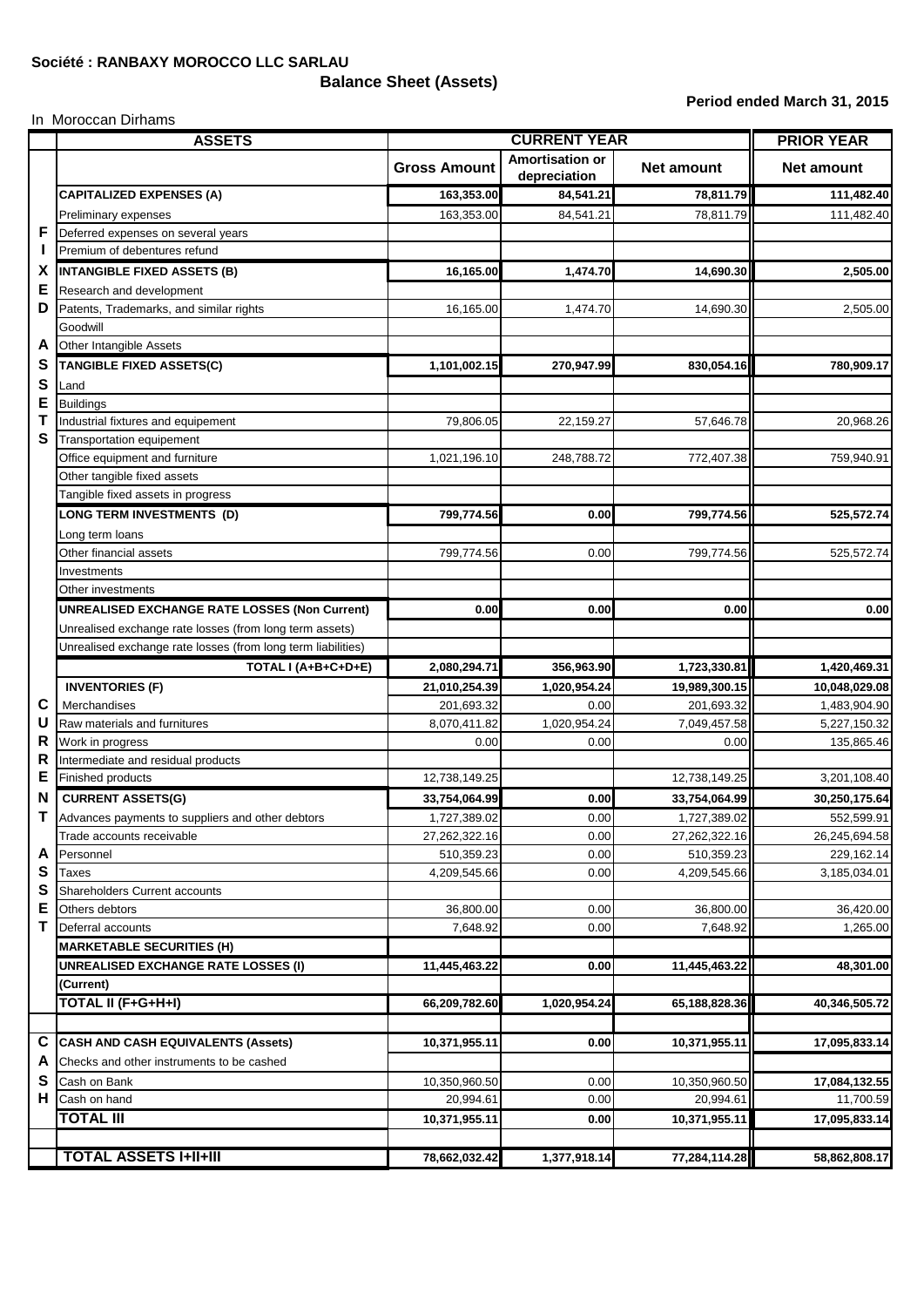## **Société : RANBAXY MOROCCO LLC SARLAU**

**Balance Sheet (Liabilities)**

**Period ended March 31, 2015**

|        | <b>LIABILITIES</b>                                                     | <b>CURRENT YEAR</b>      | <b>PRIOR YEAR</b>        |
|--------|------------------------------------------------------------------------|--------------------------|--------------------------|
|        | Shareholder's equity (A)                                               |                          |                          |
|        | * Common stock (1)                                                     | 12,235,300.00            | 12,235,300.00            |
|        | (Minus) Common stock subscribed but not called-up<br>called-up capital |                          |                          |
|        | Paid-in capital: 12 235 300                                            |                          |                          |
| С      | Issuance, merger and contribution premium                              |                          |                          |
| А      | <b>Revaluation reserve</b>                                             |                          |                          |
| Р      | * Legal reserve                                                        |                          |                          |
|        |                                                                        |                          |                          |
| т      | * Others reserves                                                      |                          |                          |
| А      | * Profit/ loss account brought forward (2)                             | -11,983,151.59           | -7,465,655.86            |
| L      | * Not yet allocated income (2)                                         | -721,688.33              | 0.00                     |
|        | * Net income / loss of the year                                        | $-24,601,919.15$         | $-5,239,184.06$          |
| A      | Total Shareholders Net Equity (A)                                      | -25,071,459.07           | -469,539.92              |
| N      | <b>RELATED EQUITY (B)</b>                                              | 0.00                     | 0.00                     |
| D      | * Investment Subsidy                                                   | 0.00                     | 0.00                     |
|        | * Regulatory provisions                                                | 0.00                     | 0.00                     |
|        |                                                                        |                          |                          |
| R      |                                                                        |                          |                          |
| Е      |                                                                        |                          |                          |
| S      |                                                                        |                          |                          |
| Е      | <b>FINANCIAL LIABILITIES (C)</b>                                       | 0.00                     | 0.00                     |
| R      | * Debenture Loans                                                      | 0.00                     | 0.00                     |
| v      | * Other financial liabilities                                          | 0.00                     | 0.00                     |
| Е      |                                                                        |                          |                          |
| S      |                                                                        |                          |                          |
|        |                                                                        |                          |                          |
|        |                                                                        |                          |                          |
|        | PROVISION FOR CONTINGENCIES AND LOSSES(D)                              | 0.00                     | 0.00                     |
|        | Provision for contingencies                                            | 0.00                     | 0.00                     |
|        | Provision for losses                                                   | 0.00                     | 0.00                     |
|        | UNREALISED EXCHANGE RATE GAINS (Non current) (E)                       | 0.00                     | 0.00                     |
|        | Unrealised exchange rate gains from long term assets                   | 0.00                     | 0.00                     |
|        | Unrealised exchange rate gains from long term liabilities              | 0.00                     | 0.00                     |
|        |                                                                        |                          |                          |
|        | <b>Total I</b><br>$(A+B+C+D+E)$                                        | -25,071,459.07           | -469,539.92              |
| L      | <b>CURRENT LIABILITIES (F)</b>                                         | 89,100,400.77            |                          |
|        |                                                                        |                          | 58,889,630.82            |
| Ш      | Trade accounts payable                                                 | 39.174.070.40            | 26,284,372.22            |
| А<br>в | Clients in credit, Advance payments received                           | 0.00                     | 337,856.99               |
|        | Personnel<br>Social security liabilities                               | 973,624.62<br>599,736.76 | 745,053.21<br>693,387.81 |
|        | Taxes                                                                  | 1,822,065.29             | 1,514,311.12             |
|        | Shareholders current accounts                                          | 46,528,106.70            | 29,311,852.47            |
| Т      | Others debts                                                           | 2,797.00                 | 2,797.00                 |
|        | Deferral accounts                                                      | 0.00                     | 0.00                     |
| Е      | OTHER PROVISION FOR CONTINGENCIES AND LOSSES (G)                       | 11,445,463.22            | 48,301.00                |
| S      | UNREALISED EXCHANGE RATE GAINS (Current) (H)                           | 1,809,709.36             | 394,416.27               |
|        | <b>Total II</b><br>$(F+G+H)$                                           | 102,355,573.35           | 59,332,348.09            |
|        |                                                                        |                          |                          |
| С      | <b>CASH LIABILITIES</b>                                                | 0.00                     | 0.00                     |
| A      | Discounts credit                                                       | 0.00                     | 0.00                     |
| s      | Short term credit facility                                             | 0.00                     | 0.00                     |
| н      | Bank Overdrafts                                                        | 0.00                     | 0.00                     |
|        | <b>Total III</b>                                                       | 0.00                     | 0.00                     |
|        |                                                                        |                          |                          |
|        | <b>TOTAL LIABILITIES I+II+III</b>                                      | 77,284,114.28            | 58,862,808.17            |
|        |                                                                        |                          |                          |